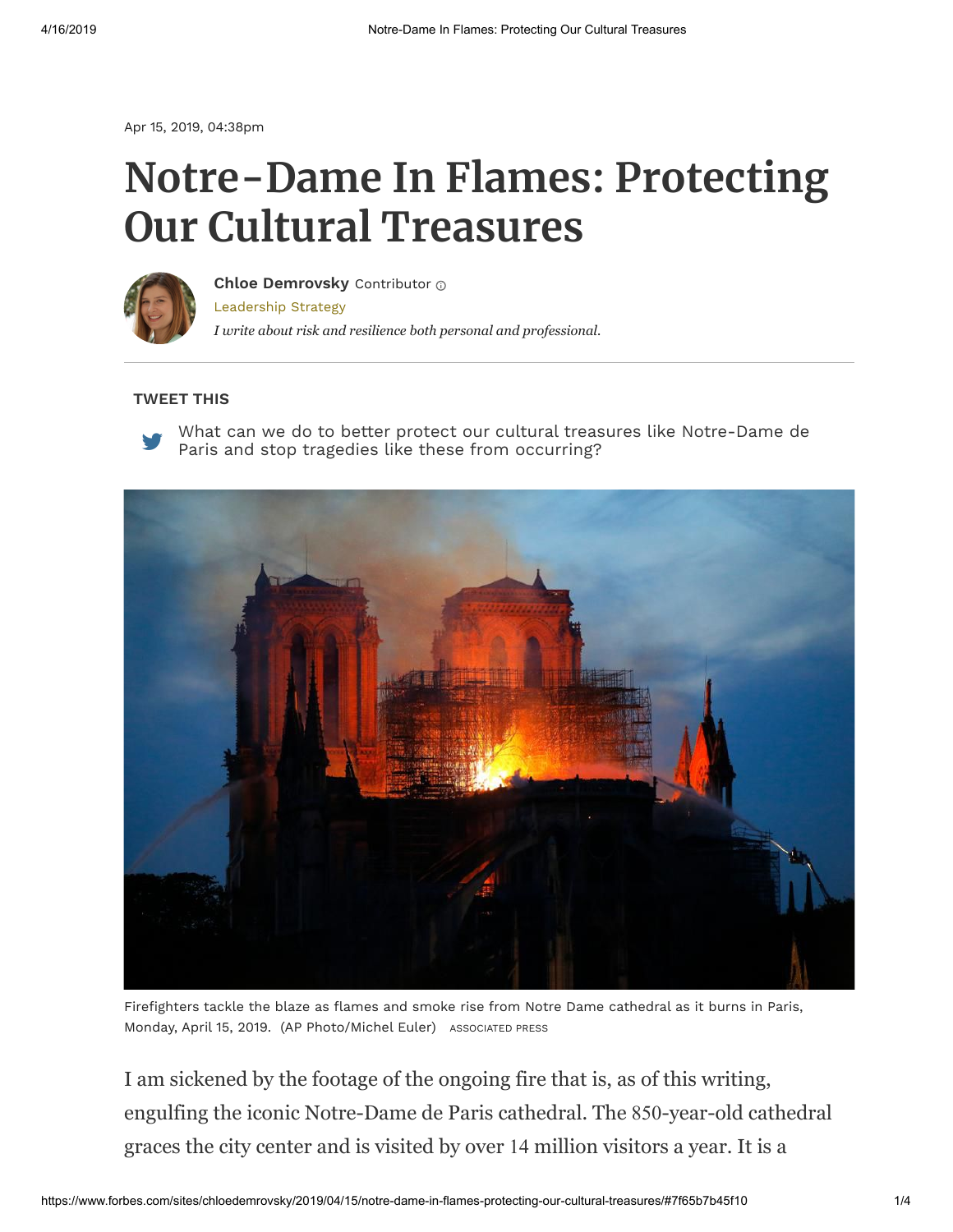symbol of national pride and great historical significance that can never be replaced. I feel a deeply personal sense of loss for the cathedral having walked past it nearly every day when I studied abroad in Paris and visited many times since then including on my honeymoon. I can see by the outpouring of grief on social media and the footage of crowds singing "Ave Maria" on the streets of Paris as I write this that I am far from alone. The fallen spire has surely pierced the hearts of a nation as well as my own.

While the situation is still unfolding, it is sadly predictable and not the first incident to affect a site of great cultural and historical value. Unfortunately, it will not be the last. Just last year, we saw a fire destroy up to 90% of the precious artifacts and other items housed in the [National Museum of Brazil.](https://www.smithsonianmag.com/smart-news/these-are-latest-updates-brazils-devastating-national-museum-fire-180970232/) And it is hard to forget how much of [Syria's cultural heritage](https://www.smithsonianmag.com/history/race-save-syrias-archaeological-treasures-180958097/) was systematically destroyed during the Syrian Civil War over the course of the last few years. Our cultural institutions are under threat from a variety of risks both natural and manmade. [What can we do to better protect our cultural treasures like Notre-Dame de Paris](https://twitter.com/intent/tweet?url=http%3A%2F%2Fwww.forbes.com%2Fsites%2Fchloedemrovsky%2F2019%2F04%2F15%2Fnotre-dame-in-flames-protecting-our-cultural-treasures%2F&text=What%20can%20we%20do%20to%20protect%20cultural%20treasures%20like%20Notre-Dame%20de%20Paris%20and%20stop%20tragedies%20like%20these%20from%20occurring%3F) and stop tragedies like these from occurring?

Heritage sites and cultural institutions are uniquely vulnerable and often underprepared. The majority of them are chronically underfunded and have few resources or time to invest in preparedness and emergency response programs. While they may carry insurance—and many do—the items and sites are often one of a kind and once lost are lost forever. No amount of money in insurance payouts will bring back a lost stained glass window or other masterpiece. For this reason, the leaders of these institutions must think about preparedness differently than most organizations.

It is essential to have a strategy to help protect our great cultural and historical treasures. I remember when New York City's art community was broadly affected by Hurricane Sandy in 2012. Many of the city's finest galleries, dance companies and theaters were flooded and much of their contents lost with an estimated \$500 million in reported [art insurance losses](https://artsbeat.blogs.nytimes.com/2012/12/28/art-insurance-losses-from-hurricane-sandy-may-reach-500000-million/). The gorgeous, new Whitney Museum had only just dug its foundation, which was completely filled with water from the [storm surge. Seeing that close call, they made some innovative investments in](https://www.theatlantic.com/entertainment/archive/2015/05/new-whitney-hurricane-sandy-climate-change/394100/)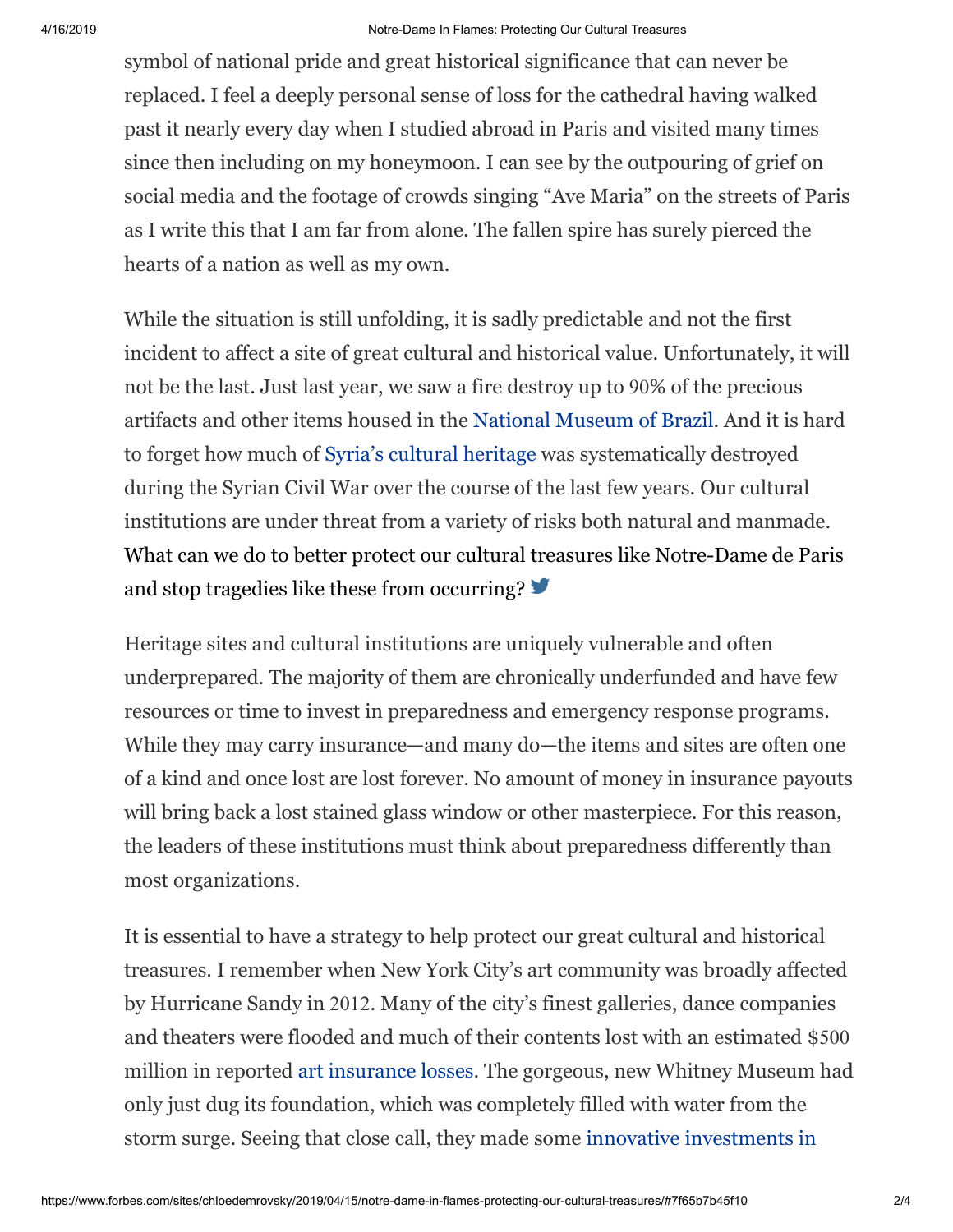[resilience that will help to protect their incredible collection from future incide](https://www.theatlantic.com/entertainment/archive/2015/05/new-whitney-hurricane-sandy-climate-change/394100/)nts like hurricanes. More cultural organizations need to start thinking like this.

But most of these organizations have neither the resources of the Whitney Museum nor the advantage of starting from scratch. There are, however, more cost-effective options. For example, [Alliance for Response](http://www.heritageemergency.org/initiatives/alliance-for-response/afr-home/) offers tool kits and strategies for how to become more resilient that are tailored to the needs of this unique audience. Since 2003, the mission of this organization is to bring together cultural heritage and emergency response professionals at the local level across the United States. They offer planning resources, seminars, and other programs to help cultural organizations boost their resilience. We need more of these programs and more support for the ones that already exist. These treasures are too important to lose.

## **YOU MAY ALSO LIKE**

Thankfully, it seems that no one was hurt in the Notre-Dame fire so far as we know, which is a lone bright spot in this terrible situation. We will find out more in the coming days and weeks about what caused the fire and how much of the cathedral can be restored. Meanwhile, our hearts and minds will be with Paris as it faces this brutal loss.